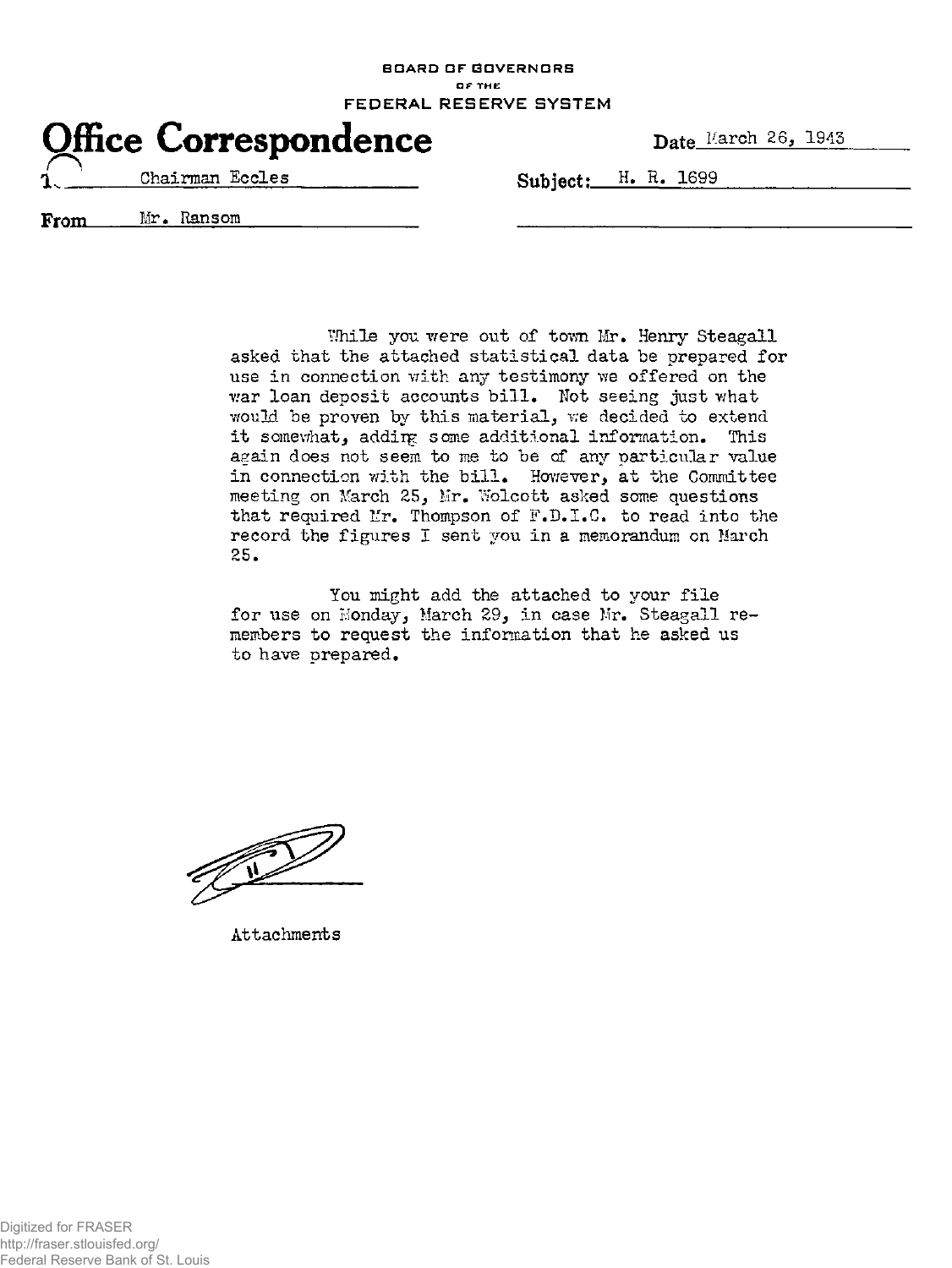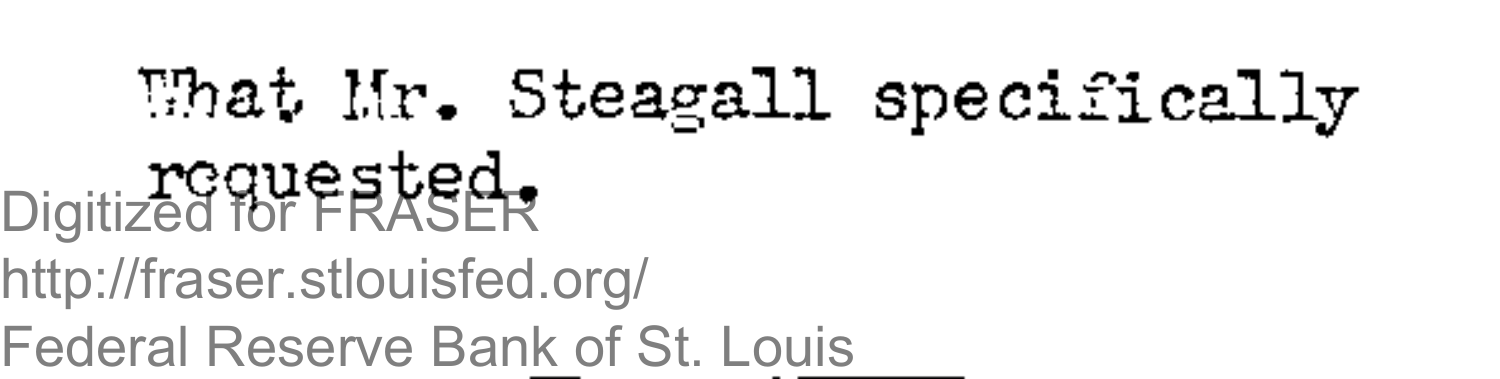# BANK HOLDINGS OF UNITED STATES GOVERNMENT OBLIGATIONS, WAR LOAN DEPOSIT ACCOUNTS, AND EXCESS RESERVES, BY STATES, DECEMBER 31, 1942

|               |           |                                         | Holdings of United States Government |               |          |              |
|---------------|-----------|-----------------------------------------|--------------------------------------|---------------|----------|--------------|
|               |           | obligations, direct and guaranteed, all |                                      |               |          |              |
|               |           | banks except Federal Reserve Banks      | War Loan                             |               |          |              |
| State         |           |                                         | Nonmember                            |               | deposit  | Excess re-   |
|               |           |                                         | banks exclud-                        | Mutual sav-   | accounts | serves of    |
|               | A11       | Member                                  | ing mutual                           | ings banks    | of all   | member banks |
|               | banks*    | banka                                   | savings                              | excluding 3   | banks    |              |
|               |           |                                         | banks*                               | member banks* |          |              |
|               |           |                                         |                                      |               |          |              |
| Alabama       | 251,479   | 229,392                                 | 22,087                               |               | 44,968   | 18,790       |
| Arizona       | 60,951    | 51,310                                  | 9,641                                |               | 5,104    | 5,333        |
| Arkansas      | 127,462   | 103,765                                 | 23,697                               |               | 6,111    | 13,126       |
| California    | 2,812,244 | 2,587,692                               | 224,552                              |               | 188,320  | 103,055      |
| Colorado      | 200,700   | 188,711                                 | 11,989                               |               | 9,107    | 33,634       |
| Connecticut   | 809,720   | 315.743                                 | 144,633                              | 349.344       | 45,726   | 11,645       |
| Delaware      | 171,506   | 132, 648                                | 32,614                               | ९, थी         | 34,216   | 1,426        |
| Dist. of Col. | 283,148   | 275,776                                 | 7,372                                | --            | 18,018   | 17,942       |
| Florida       | 300,600   | 255.346                                 | 45,254                               |               | 37,312   | 16,268       |
| Georgia       | 294,314   | 252,131                                 | 42,183                               |               | 63,393   | 22,217       |
| Ida           | 79.449    | 72,029                                  | 7,420                                |               | 4,283    | 4,404        |
| I11.<br>is    | 3,750,789 | 3,574,350                               | 176,439                              | --            | 734,416  | 101,898      |
| Indiana       | 666,791   | 502,086                                 | 157,751                              | 6,954         | 66,757   | 42,330       |
| <b>Towa</b>   | 348,401   | 221,206                                 | 127,195                              |               | 37,981   | 13,653       |
| Kansas        | 234,048   | 170,597                                 | 63,451                               | --            | 37,034   | 16,295       |
| Kentucky      | 331,378   | 237,626                                 | 93,752                               | --            | 46,899   | 13,542       |
| Louisiana     | 331,536   | 304,818                                 | 26,718                               | --            | 53,226   | 23,200       |
| Maine         | 199,099   | 99,301                                  | 25,576                               | 74,222        | 5,783    | 8,013        |
| Maryland      | 719,236   | 436,874                                 | 124,352                              | 158,010       | 77,186   | 24,537       |
| Massachusetts | 2,418,937 | 1,339,978                               | 113,155                              | 965,804       | 318,140  | 88,491       |
| Michigan      | 1,384,872 | 1,279,765                               | 105,107                              |               | 170,661  | 121,390      |
| Minnesota     | 723.797   | 593,663                                 | 100,234                              | 29,900        | 109,629  | 32,191       |
| Mississippi   | 89,895    | 44.998                                  | 44,897                               |               | 7,770    | 7,285        |
| Missouri      | 1,000,028 | 883,599                                 | 116,429                              |               | 121,580  | 40,675       |
| Montana       | 104,757   | 95,783                                  | 8,974                                |               | 8,973    | 12,268       |
|               |           |                                         |                                      |               |          |              |

#### (In thousands of dollars)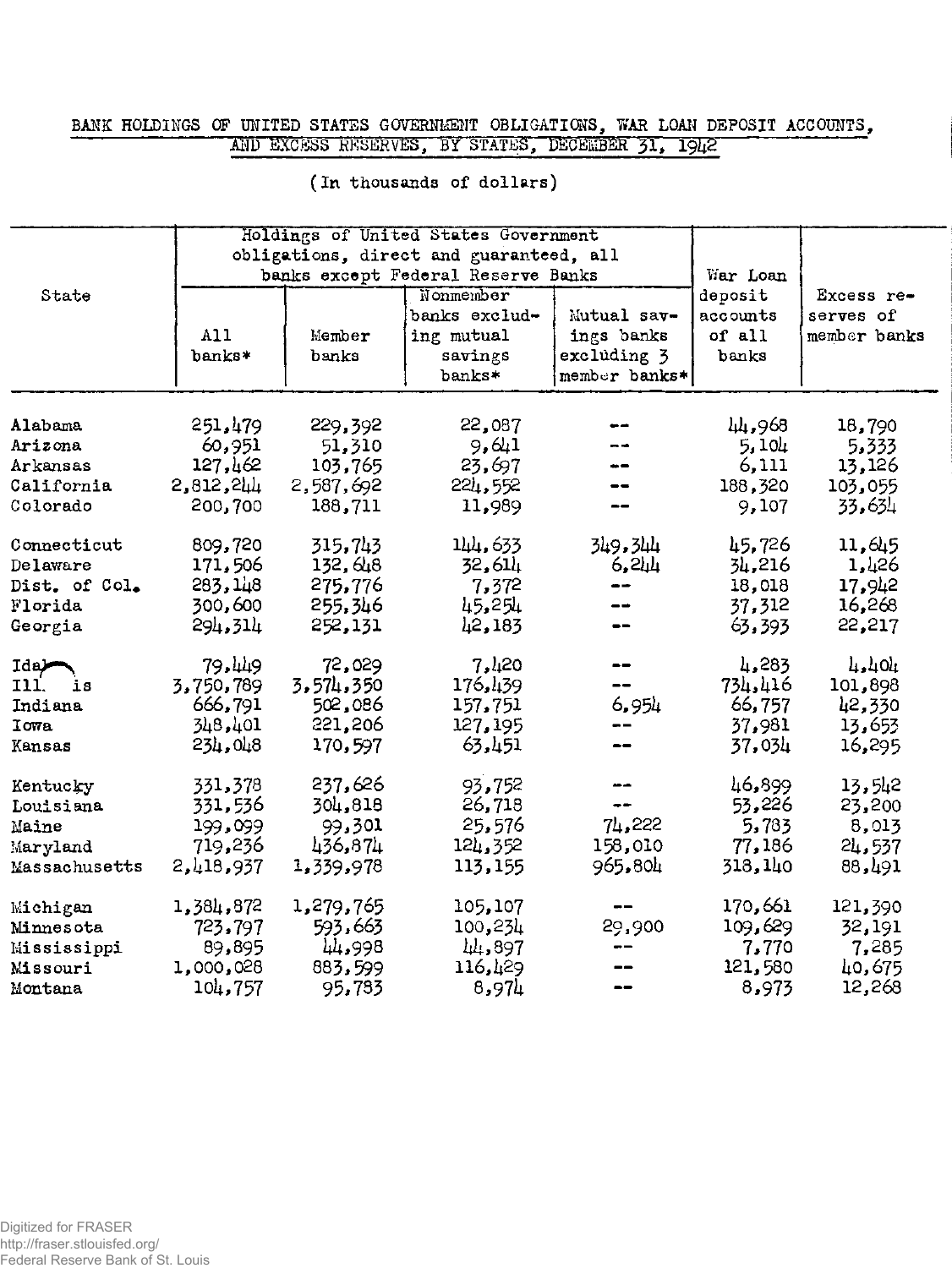## BANK HOLDINGS OF UNITED STATES GOVERNMENT OBLIGATIONS, WAR LOAN DEPOSIT ACCOUNTS, AND EXCESS RESERVES, BY STATES, DECEMBER 31, 1942 (Cont'd)

|                                                                         |                                                         | Holdings of United States Government<br>obligations, direct and guaranteed, all |                                                                |                                                           |                                                   |                                                  |  |
|-------------------------------------------------------------------------|---------------------------------------------------------|---------------------------------------------------------------------------------|----------------------------------------------------------------|-----------------------------------------------------------|---------------------------------------------------|--------------------------------------------------|--|
|                                                                         |                                                         | banks except Federal Reserve Banks                                              |                                                                |                                                           | War Loan                                          |                                                  |  |
| State                                                                   | All<br>banks*                                           | Member<br>banks                                                                 | Nonmember<br>banks ex-<br>cluding<br>mutual sav-<br>ings banks | Mutual sav-<br>ings banks<br>excluding 3<br>member banks* | deposit<br>accounts of<br>all banks               | Excess re-<br>serves of<br>member banks          |  |
| Nebraska<br>Nevada<br>New Hampshire<br>New Jersey<br>New Mexico         | 207,486<br>34,555<br>115,062<br>1,313,800<br>41,461     | 181,778<br>32,192<br>39,957<br>1,023,129<br>34,650                              | 25,708<br>2,363<br>6,688<br>183,511<br>6,811                   | --<br>68,417<br>107,160                                   | 22,923<br>109<br>3,562<br>165,170<br>5,527        | 14,349<br>1,187<br>4,835<br>57,177<br>4,764      |  |
| New York<br>North Carolina<br>North Dakota<br>Ohio<br>Oklahoma          | 16,842,066<br>381,947<br>55,388<br>1,745,628<br>193,561 | 13,896,978<br>257,231<br>36,924<br>1,556,278<br>175,955                         | 606,028<br>121,716<br>18,464<br>145,512<br>17,609              | 2,339,060<br>--<br>43,838                                 | 4,624,690<br>31,796<br>8,685<br>137,245<br>31,869 | 432,629<br>14,539<br>1,210<br>86,930<br>20,931   |  |
| Oregon<br>Pennsylvania<br>Rhode Island<br>South Carolina<br>Sout-Dakota | 346,216<br>3, 251, 003<br>331,662<br>100,961<br>62,002  | 326,537<br>2,632,292<br>213,694<br>85,704<br>51,327                             | 18,650<br>341,792<br>44,638<br>15,257<br>10,675                | 1,029<br>276,919<br>73,330<br>--                          | 27,024<br>392,587<br>30, 347<br>9,934<br>9,527    | 17,559<br>197,165<br>11,713<br>4,129<br>4,735    |  |
| Tennessee<br>Texas<br>Utah<br>Vermont<br>Virginia                       | 356,336<br>956,881<br>125,848<br>61,525<br>395,830      | 318,460<br>880,045<br>111,482<br>23,455<br>339,853                              | 37,876<br>76,836<br>14,366<br>17,644<br>55,977                 | --<br>--<br>20,426                                        | 80,714<br>183,247<br>9,834<br>881<br>42,814       | 18,218<br>131, 641<br>12, 344<br>2,389<br>42,774 |  |
| Washington<br>West Virginia<br>Wisconsin<br>Wyoming                     | 519,828<br>159,982<br>615,131<br>31,898                 | 453,864<br>129,362<br>467,546<br>28,309                                         | 24,568<br>30,620<br>147,495<br>3,589                           | 41,396<br>90                                              | 31,021<br>22,425<br>39,808<br>1,143               | 16,307<br>15,772<br>24,020<br>5,168              |  |
| United States<br>Total                                                  |                                                         | 45,941,197 37,546,189                                                           | 3,832,865                                                      | 4,562,143                                                 | 8,165,475                                         | 1,936,093                                        |  |

### **(In thousands of dollars )**

**•For a few States , the figures in these columns are partly estimated.**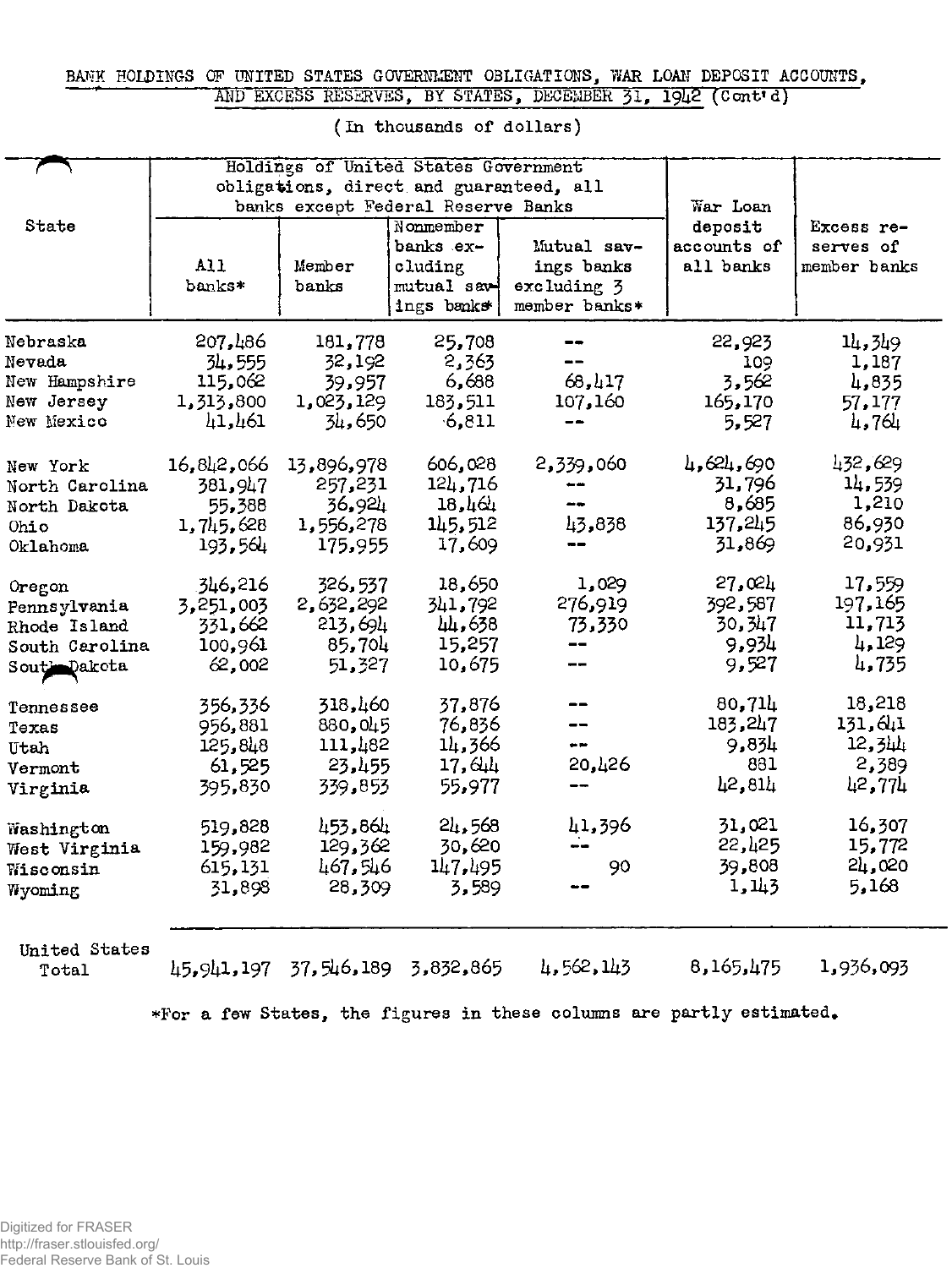Extension of the information  $_{\rm Digitize}$ that  $_{\rm RMSER}$ Steagall requested. http://fraser.stlouisfed.org/

Federal Reserve Bank of St. Louis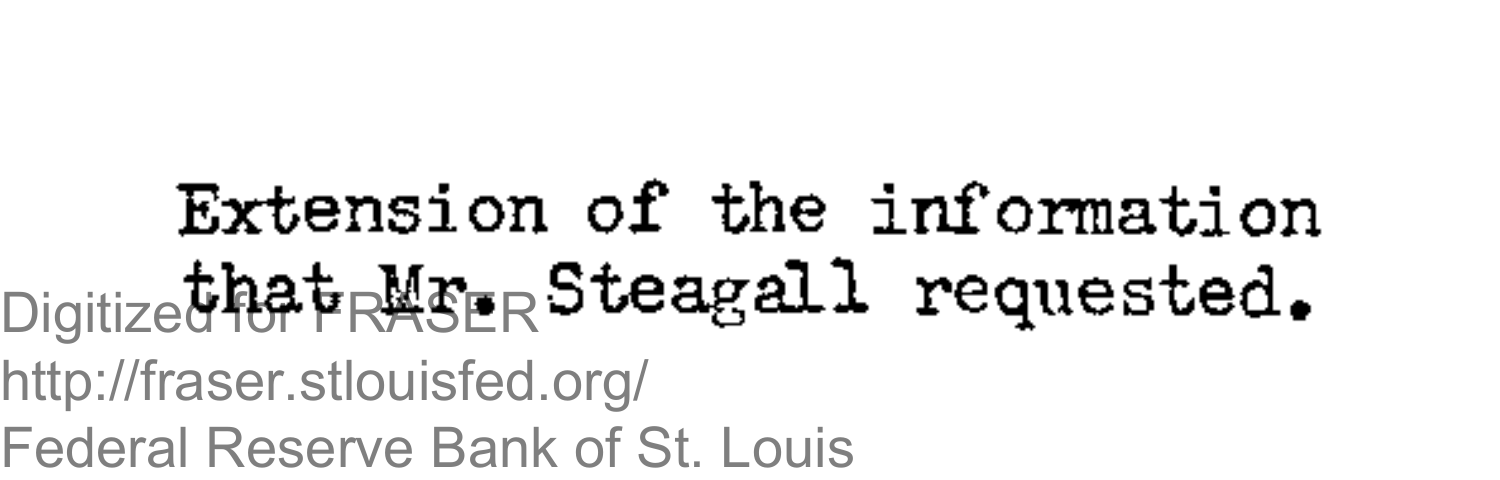## UNITED STATES GOVERNMENT OBLIGATIONS, CASH ASSETS, TOTAL ASSETS, TOTAL DEPOSITS, AND WAR LOAN DEPOSITS OF ALL BANKS, AND EXCESS RESERVES OF HEMBER BANKS, BY STATES, DECEMBER 31, 1942

| State                                                    |                                                         | Holdings of United States Government<br>obligations, direct and guaranteed, all<br>banks except Federal Reserve Banks | Cash                                             | Total                                                                 | Total                                                | War Loan<br>deposit                                   | Excess re-                                            |                                              |                                                |
|----------------------------------------------------------|---------------------------------------------------------|-----------------------------------------------------------------------------------------------------------------------|--------------------------------------------------|-----------------------------------------------------------------------|------------------------------------------------------|-------------------------------------------------------|-------------------------------------------------------|----------------------------------------------|------------------------------------------------|
|                                                          | A11<br>banks*                                           | Member<br>banks                                                                                                       | Nonmember<br>banks ex-<br>cluding<br>mutual sav- | Mutual sav-<br>ings banks<br>excluding 3<br>ings banks* member banks* | assets**<br>of all<br>banks*                         | assets<br>of all<br>banks*                            | deposits<br>of all<br>$banks*$                        | accounts<br>of all<br>banks                  | serves of<br>member<br>banks                   |
| Alabama<br>Arizona<br>Arkansas<br>California<br>Colorado | 251,479<br>60,951<br>127,162<br>$2,812,2\mu$<br>200,700 | 229,392<br>51,310<br>103,765<br>2,587,692<br>188,711                                                                  | 22,087<br>9,611<br>23,697<br>224,552<br>11,989   | $\rightarrow$<br>--<br>$\qquad \qquad \qquad -$                       | 281,676<br>64,627<br>202,276<br>1,801,666<br>263,750 | 749,694<br>180,763<br>437,100<br>7,279,230<br>604,935 | 691,247<br>172,689<br>407,335<br>6,746,435<br>564,096 | 44,968<br>5,104<br>6,111<br>188,320<br>9,107 | 18,790<br>5.333<br>13,126<br>103,055<br>33.634 |
| Connecticut                                              | 809,720                                                 | 315.743                                                                                                               | 14,633                                           | 349,344                                                               | 386,860                                              | 2,018,609                                             | 1,813,149                                             | 45,726                                       | 11,645                                         |
| Delaware                                                 | 171,506                                                 | 132,648                                                                                                               | 32,6과                                            | 6,244                                                                 | 78,895                                               | 398,131                                               | 347,486                                               | 34,216                                       | 1,426                                          |
| Dist. of Col.                                            | 283,148                                                 | 275,776                                                                                                               | 7,372                                            | $- -$                                                                 | 211,594                                              | 657,455                                               | 604,296                                               | 18,018                                       | 17,942                                         |
| Florida                                                  | 300,600                                                 | 255,346                                                                                                               | 45,254                                           | --                                                                    | 324,577                                              | 819,013                                               | 761,052                                               | 37.312                                       | 16,268                                         |
| Georgia                                                  | 294,314                                                 | 252,131                                                                                                               | 42,183                                           | $-$                                                                   | 390,163                                              | 1,011,655                                             | 933,690                                               | 63,393                                       | 22,217                                         |
| Idaho                                                    | 79.449                                                  | 72,029                                                                                                                | 7,420                                            | --                                                                    | 72,260                                               | 202,993                                               | 189,163                                               | 4,283                                        | 1, 101                                         |
| Illinois                                                 | 3,750,789                                               | 3,574,350                                                                                                             | 176,439                                          | $\frac{1}{2}$                                                         | 2,209,330                                            | 7,877,650                                             | 7,371,943                                             | 734,416                                      | 101,898                                        |
| Indiana                                                  | 666,791                                                 | 502,086                                                                                                               | 157,751                                          | 6,954                                                                 | 573,259                                              | 1,703,916                                             | 1,579,739                                             | 66,757                                       | 42,330                                         |
| <b>Iowa</b>                                              | 101, 148                                                | 221,206                                                                                                               | 127, 195                                         | --                                                                    | 428,886                                              | 1,220,768                                             | 1,137,114                                             | 37,981                                       | 13,653                                         |
| Kansas                                                   | 234,048                                                 | 170,597                                                                                                               | 63,451                                           | $-\,$ $-$                                                             | 327,658                                              | 848,209                                               | 785,472                                               | 37,034                                       | 16,295                                         |
| Kentucky                                                 | 331,378                                                 | 237,626                                                                                                               | 93,752                                           | $\qquad \qquad \blacksquare$                                          | 328,684                                              | 927,647                                               | 840,489                                               | 46,899                                       | 13,542                                         |
| Louisiana                                                | 331,536                                                 | 304,818                                                                                                               | 26,718                                           | $\qquad \qquad \blacksquare$                                          | 364,337                                              | 960,900                                               | 900,378                                               | 53,226                                       | 23,200                                         |
| Maine                                                    | 199,099                                                 | 99,301                                                                                                                | 25,576                                           | 74,222                                                                | 100,835                                              | 477,266                                               | 422,254                                               | 5,783                                        | 8,013                                          |
| Maryland                                                 | 719,236                                                 | 436,874                                                                                                               | 124,352                                          | 158,010                                                               | 356,992                                              | 1,108,892                                             | 1,292,755                                             | 77,186                                       | 24,537                                         |
| Massachusetts                                            | 2,418,937                                               | 1,339,978                                                                                                             | 113,155                                          | 965,804                                                               | 1,000,269                                            | 5,786,311                                             | 5,208,371                                             | 118,140                                      | 88,491                                         |

(In thousands of dollars)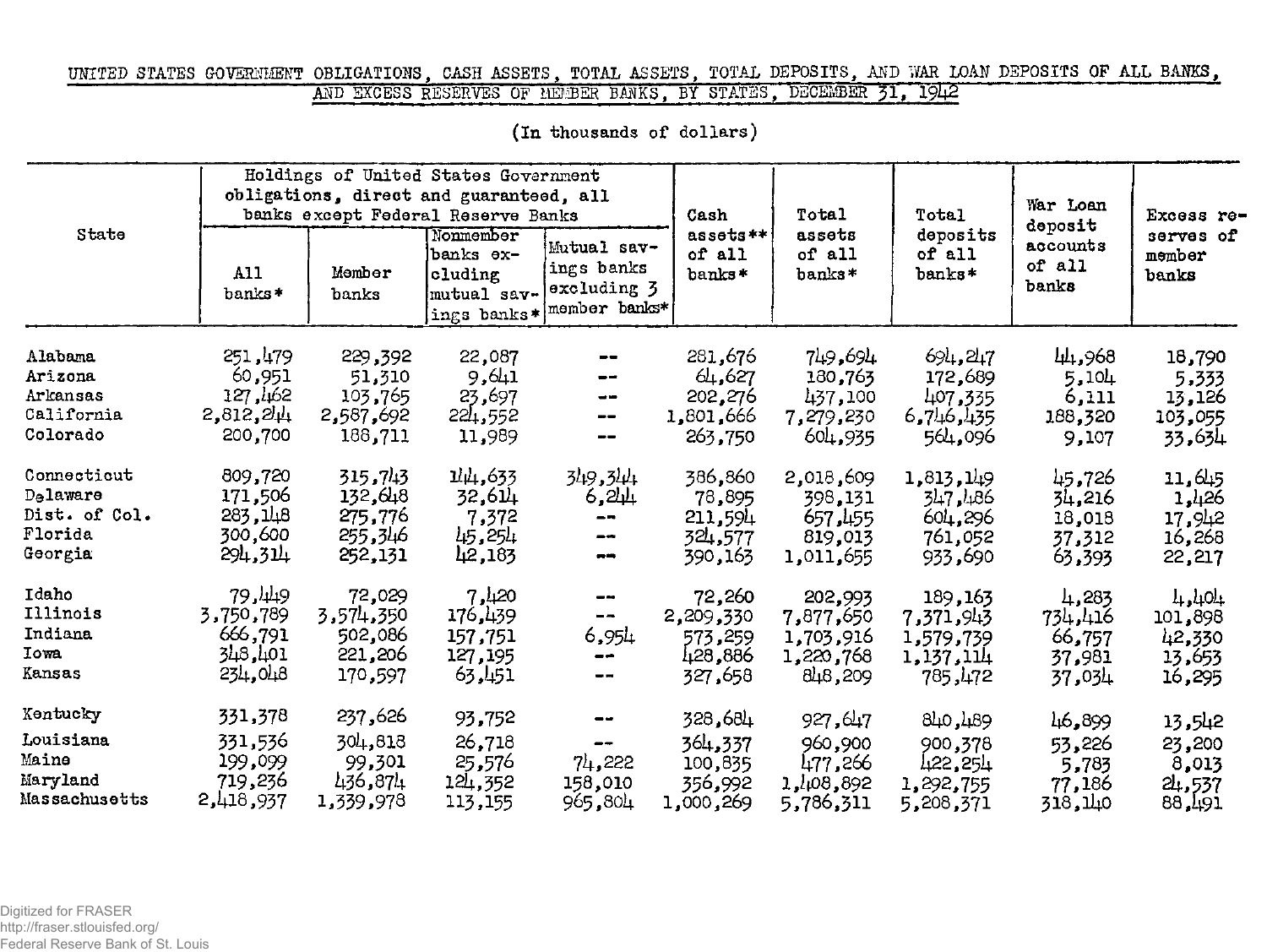### UNITED STATES GOVERNMENT OBLIGATIONS, CASH ASSETS, TOTAL ASSETS, TOTAL DEPOSITS, AND VAR LOAN DEPOSITS OF ALL BANKS, AND EXCESS RESERVES OF MEMBER BANKS, BY STATES, DECEMBER 31, 1942 (CONT'D)

| State          |               | Holdings of United States Government<br>obligations, direct and guaranteed, all<br>banks except Federal Reserve Banks |                                                                 |                                                           | Cash<br>assets**<br>of all<br>banks* | Total<br>assets<br>of all<br>banks* | Total<br>deposits<br>of all<br>banks* | War Loan<br>deposit<br>accounts<br>of all<br>banks | Excess re-<br>serves of<br>member<br>banks |
|----------------|---------------|-----------------------------------------------------------------------------------------------------------------------|-----------------------------------------------------------------|-----------------------------------------------------------|--------------------------------------|-------------------------------------|---------------------------------------|----------------------------------------------------|--------------------------------------------|
|                | A11<br>banks* | Member<br>banks                                                                                                       | Nonmember<br>banks ex-<br>cluding<br>mutual sav-<br>ings banks* | Mutual sav-<br>ings banks<br>excluding 3<br>member bankst |                                      |                                     |                                       |                                                    |                                            |
| Michigan       | 1,384,872     | 1,279,765                                                                                                             | 105,107                                                         | --                                                        | 1,016,410                            | 3,179,573                           | 2,990,053                             | 170,661                                            | 121,390                                    |
| Minnesota      | 723,797       | 593,663                                                                                                               | 100,234                                                         | 29,900                                                    | 522,202                              | 1,768,927                           | 1,638,915                             | 109,629                                            | 32,191                                     |
| Mississippi    | 89,895        | 44,998                                                                                                                | 44,897                                                          | --                                                        | 135,203                              | 418,985                             | 388,905                               | 7,770                                              | 7,285                                      |
| Missouri       | 1,000,028     | 883,599                                                                                                               | 116,429                                                         | $- -$                                                     | 904,550                              | 2,682,004                           | 2,497,590                             | 121,580                                            | 40,675                                     |
| Montana        | 104,757       | 95,783                                                                                                                | 8,974                                                           | $-\!$                                                     | 103, 419                             | 279,284                             | 261,695                               | 8,973                                              | 12,268                                     |
| Nebraska       | 207,486       | 181,778                                                                                                               | 25,708                                                          | $\rightarrow$                                             | 251,577                              | 682,653                             | 636,831                               | 22,923                                             | 14,349                                     |
| Nevada         | 34,555        | 32,192                                                                                                                | 2,363                                                           | --                                                        | 29,313                               | 85, 547                             | 80,219                                | 109                                                | 1,187                                      |
| New Hampshire  | 115,062       | 39,957                                                                                                                | 6,688                                                           | 68,417                                                    | 56,498                               | 395,363                             | 353,778                               | 3,562                                              | 4,835                                      |
| New Jersey     | 1,313,800     | 1,023,129                                                                                                             | 183,511                                                         | 107,160                                                   | 682,060                              | 3,128,981                           | 2,845,960                             | 165,170                                            | 57,177                                     |
| New Mexico     | 41,461        | 34,650                                                                                                                | 6,811                                                           | $\rightarrow$                                             | 62,045                               | 132,970                             | 126,360                               | 5,527                                              | 4,764                                      |
| New York       | 16, 8/2, 066  | 13,896,978                                                                                                            | 606,028                                                         | 2,339,060                                                 | 7,203,544                            | 34,746,460                          | 31,561,959                            | 4,624,690                                          | 432,629                                    |
| North Carolina | 381,947       | 257,231                                                                                                               | 124,716                                                         | $\sim$ $\sim$                                             | 374,622                              | 1,037,618                           | 966,683                               | 31,796                                             | 14,539                                     |
| North Dakota   | 55,388        | 36,924                                                                                                                | 13,464                                                          | $\qquad \qquad \blacksquare$                              | 58,239                               | 196,691                             | 184, 143                              | 8,685                                              | 1,210                                      |
| Ohio           | 1,745,628     | 1,556,278                                                                                                             | 145,512                                                         | 43,838                                                    | 1,243,374                            | 4,383,752                           | 4,036,745                             | 137,245                                            | 86,930                                     |
| Oklahoma       | 193,561       | 175,955                                                                                                               | 17,609                                                          | $\sim$ $\sim$                                             | 317.517                              | 781,204                             | 713,445                               | 31,869                                             | 20,931                                     |
| Oregon         | 346,216       | 326,537                                                                                                               | 13,650                                                          | 1,029                                                     | 213,579                              | 708,971                             | 674,048                               | 27,021                                             | 17,559                                     |
| Pennsylvania   | 3,251,003     | 2,632,292                                                                                                             | 341,792                                                         | 276,919                                                   | 1,975,649                            | 8,110,159                           | 7,137,203                             | 392,587                                            | 197, 165                                   |
| Rhode Island   | 331,662       | 213,691                                                                                                               | 44,638                                                          | 73,330                                                    | 126,026                              | 742,900                             | 664,635                               | 30,347                                             | 11,713                                     |
| South Carolina | 100,961       | 85,704                                                                                                                | 15,257                                                          | $\sim$ $\sim$                                             | 117, 171                             | 342,607                             | 320,894                               | 9,934                                              | 4,129                                      |
| South Dakota   | 62,002        | 51,327                                                                                                                | 10,675                                                          | $\frac{1}{2}$                                             | 69,139                               | 207,740                             | 192,703                               | 9,527                                              | 4,735                                      |

(In thousands of dollars)